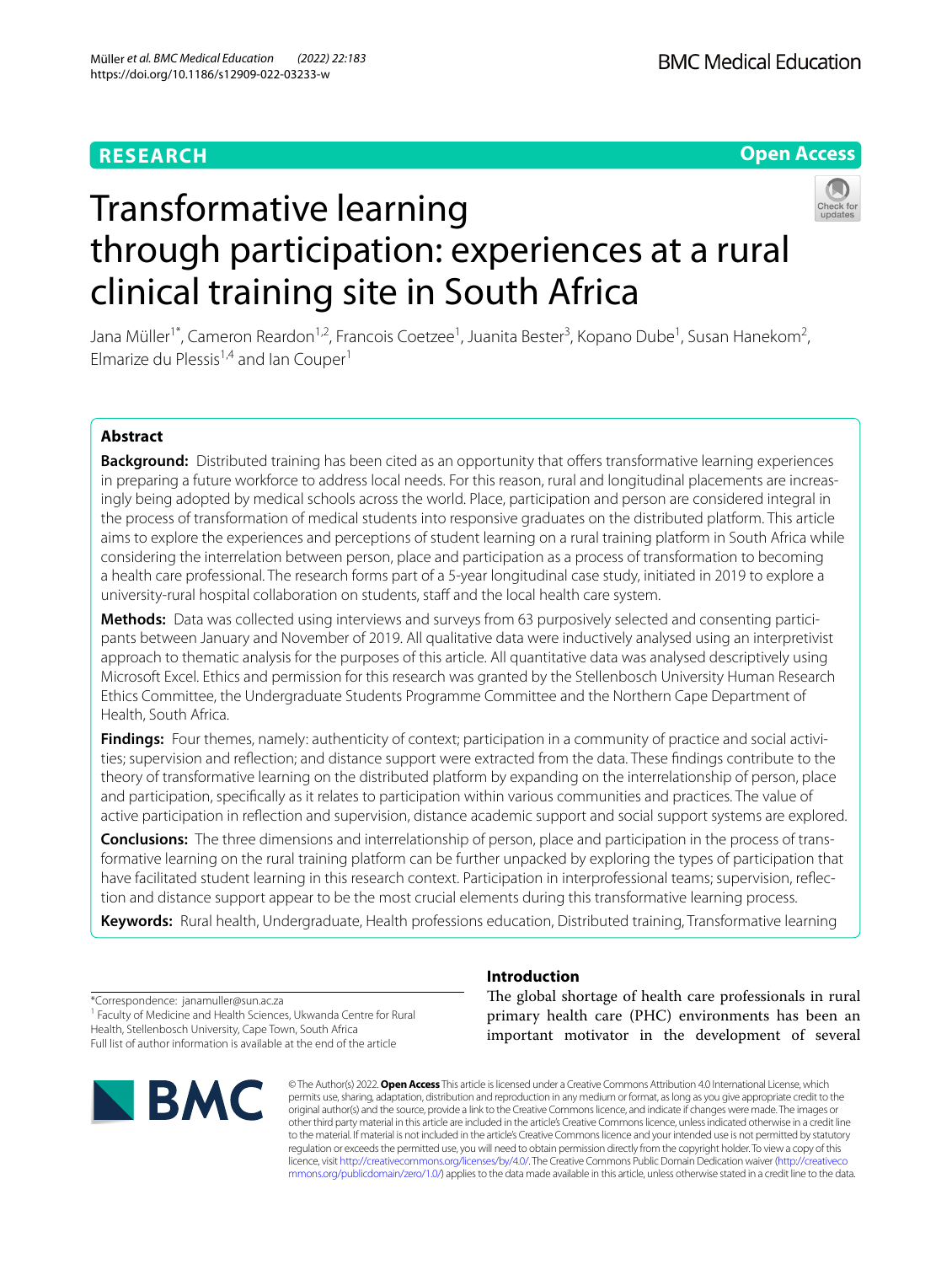distributed training interventions in undergraduate health professions education. Based on the understanding that the context of training infuences future practice location  $[1, 2]$  $[1, 2]$  $[1, 2]$  $[1, 2]$ , the distributed training interventions being applied to address this disparity include rural rotations, community-based training and longitudinal clerkships [[3–](#page-10-2)[6\]](#page-10-3). Distributed training has been cited as an opportunity that offers learning experiences that are potentially transformative, producing the kind of twentyfrst century graduates that health professions schools have been challenged to produce [[7](#page-10-4)] and enabling a future workforce to address local needs [[8,](#page-10-5) [9\]](#page-10-6). Distributed rural models of training have been associated with positive learning experiences and have been found to increase intent to practice in rural locations  $[4, 6]$  $[4, 6]$  $[4, 6]$ . Rural rotations and longitudinal rural placements are therefore increasingly being adopted by medical schools across the world [[5,](#page-10-8) [10](#page-10-9), [11\]](#page-10-10).

Student agency and the ability to guide their own learning have been identifed as crucial to the success of clinical learning away from the academic home [\[12](#page-10-11)]. Van Schalkwyk et al. (2014) posits that the interaction between place, participation and person are integral to the transformation of medical students training on rural platforms into professional doctors in practice [\[13](#page-10-12)]. Understanding the way in which students learn through exposure to new contexts on the distributed training platform can be better promoted when considering transformative learning theory. This pedagogy supports an evolving process of critical refection and introspection, where an individual undergoes a fundamental change in their thinking and actions based on exposure to a disori-enting dilemma [\[14](#page-10-13)]. Critical reflection of students' experiences on the distributed training platform is one of the ways in which students and graduates have been shown to develop the capacity for continuous adaptation and awareness, making them better prepared to work in the ever-changing landscape of health care during their professional lifetime [[14,](#page-10-13) [15](#page-10-14)].

Student learning experiences away from the academic center can be complicated by distance, logistics, information technology and communication access as well as the limited availability, capacity and expertise of academic coordinators and clinical facilitators on the platform [\[12](#page-10-11)]. Supervision and training of students in the health professions may also be a challenging new responsibility for already busy clinicians based at distributed training sites. Student agency and the ability to guide their own learning have been identifed as crucial to the success of student clinical learning away from the academic home [[12](#page-10-11)].

In South Africa, the need for competent professional graduates who can practice with minimal supervision or support is emphasised by the disparities in terms of

the distribution of qualifed and senior health care professionals in rural areas  $[16]$  $[16]$ . This is especially true with public health care services in rural South Africa, which are signifcantly under-resourced in terms of the number of health care workers employed to address community needs. These same facilities need to accommodate new graduates who are required to complete a compulsory year of community service [[17\]](#page-10-16).

There are also the complexities of language and cultural diferences across the country that can afect the interaction between patient and health professional. These communication challenges require graduates to adapt and respond appropriately. Therefore, early exposure to a variety of communities and cultures is necessary to ensure that students and graduates develop the appropriate skills to adapt and respond to challenges related to language and cultural barriers. Placing students in remote sites and exposing them to new environments far from their support structures and academic base for extended periods of time, adds an additional dimension to student learning. Often this abrupt and comprehensive change of learning environment and life experiences may require students to allow for a period of adapting to the context of learning.

Stellenbosch University's Faculty of Medicine and Health Sciences (FMHS) has increasingly expanded its presence on the distributed clinical platform to train students in the health care professions. Positive learning experiences reported by students and health services outside the tertiary hospital learning environment has catalysed the expansion of distributed training sites, which has also assisted in accommodating the increasing numbers of students in the undergraduate health professions programmes [[18\]](#page-10-17). Although the academic home of the faculty is in Cape Town at Tygerberg Hospital, where the majority of students' clinical training takes place, there are now multiple distributed clinical learning sites, mostly in the Western Cape Province.

In 2018, the FMHS initiated the development of a new rural distributed training site 800 km away from Tygerberg Hospital at the Dr Harry Surtie (DHS) Hospital in Upington in the Northern Cape Province [\[19](#page-10-18)]. DHS Hospital is a 327-bed regional hospital, which in 2018 had 240 operational beds due to staff shortages. The hospital provides specialist medical services to the entire western half of the Northern Cape, which is the largest of South Africa's provinces. The hospital has a limited number of medical specialists, with some departments being run by experienced career medical officers or foreign-qualified doctors who do not have South African specialist registration. In 2019, short rotation rural clinical placements for fnal year medical, occupational therapy and physiotherapy students started on the platform. These rotations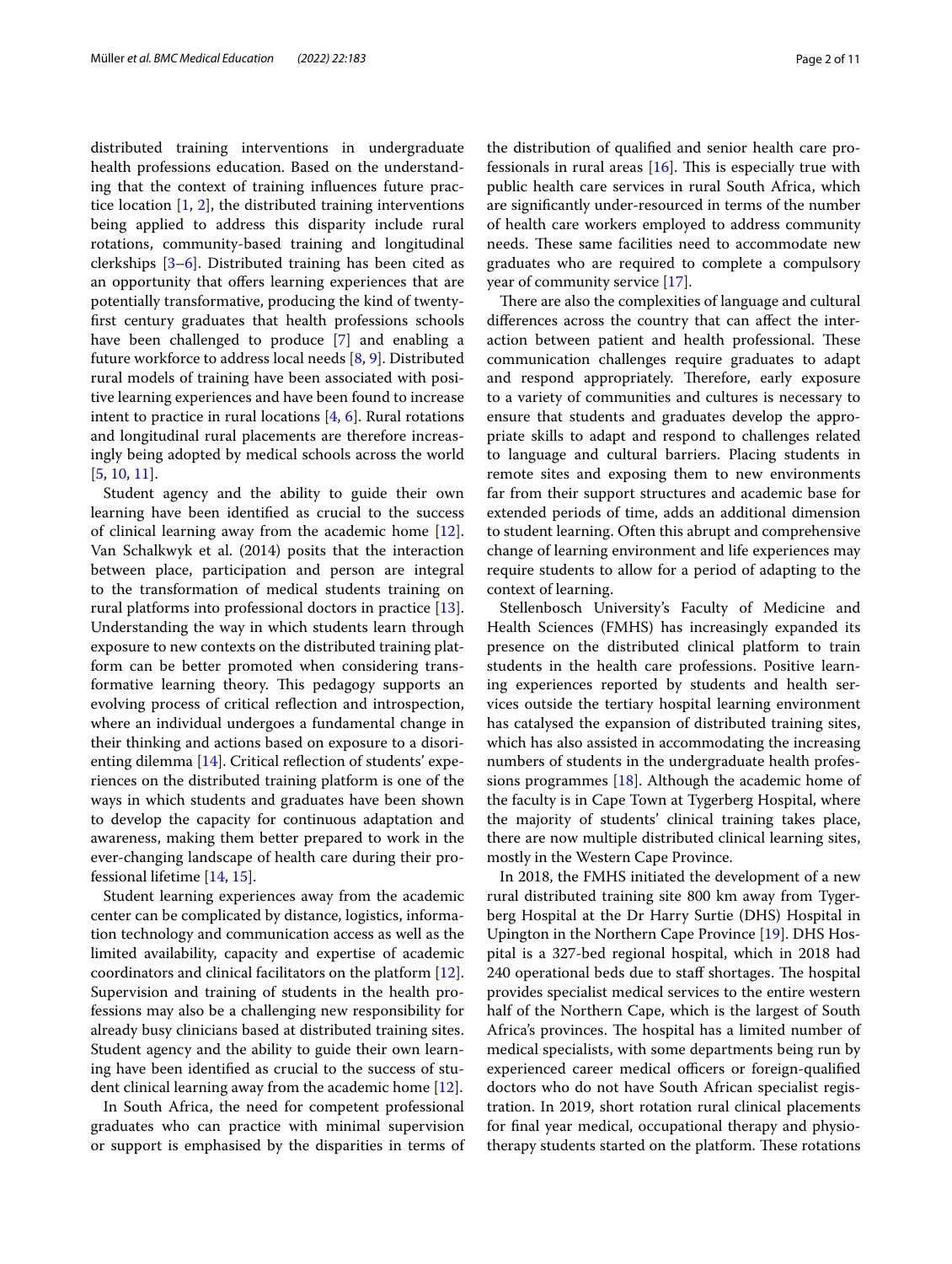varied from 4 to 6 weeks. Longitudinal clinical placement for fnal year medical students for a period of 10 months ran concurrently to the short rotations. All students had prior clinical training at Tygerberg Hospital in Cape Town.

Clinical supervision of students training at DHS Hospital was dependent on clinical staf working in the private and public sector in Upington. Clinicians and students were supported by visiting academics and clinical specialists from Cape Town on a regular basis. Academic staf of the FMHS were responsible for overall programme coordination and student assessment, traveling to Upington as deemed necessary.

To determine the infuence of the university-hospital collaboration on the students, staff and health system, a longitudinal research project was developed to evaluate the efect of the university's involvement in Upington over a period of five years. This article explores student learning at DHS Hospital during 2019, based on the perceptions of stakeholders involved with the Upington distributed training platform. The aim of this article is to examine and describe the experiences and perceptions of student learning on the rural training platform, while considering the interrelation between person, place and participation as a process of transformation into becoming a professional.

#### **Methods**

The over-arching longitudinal research study uses a descriptive embedded case study research design. Qualitative and quantitative data was collected using interviews with and surveys of 63 purposively selected and consenting participants between January and November of 2019. The details of the methodology, including interview schedule and survey details, have been described elsewhere [[19\]](#page-10-18). A summary of data col-lection methods can be found in Table [1](#page-2-0). The rationale for including academic coordinators, students, clinicians and supervisors in the study (see Table [1\)](#page-2-0) was to explore the perceived value of the development of the Upington training platform from multiple perspectives.

All data were anonymised prior to analysis. All qualitative data were inductively analysed using an interpretivist approach and codes were identifed. Code-book thematic analysis [\[22\]](#page-10-19) was done by all the researchers using an agreed upon code book. All quantitative data was analysed descriptively by SH, using Microsoft Excel.

Issues of trustworthiness were minimised by the triangulation of data collection (quantitative and qualitative, multiple student disciplines and rotations), and analysis: all authors participated in the qualitative data analysis process and member checking of participant interview transcripts. The authors include clinicians and academics from various health care professional programmes, from both Tygerberg and Upington, who have been involved with the development of the Upington distributed training platform since 2018.

Only individuals who provided written informed consent were included as research participants. Ethical and institutional approval was obtained from Stellenbosch University's Faculty of Medicine and Health Sciences Human Research Ethics Committee (#N19/02/026) and the Undergraduate Programme Committee. Permission to conduct the research was also provided by the Northern Cape Department of Health.

<span id="page-2-0"></span>**Table 1** Data collection methods and participants for the over-arching research study

| Data collection method                                                                                                                                             | <b>Participants</b>                                                                                                                                                                                      | Number of<br>Participants |
|--------------------------------------------------------------------------------------------------------------------------------------------------------------------|----------------------------------------------------------------------------------------------------------------------------------------------------------------------------------------------------------|---------------------------|
| Semi-structured individual interviews                                                                                                                              | Supervising medical clinicians                                                                                                                                                                           | 3                         |
|                                                                                                                                                                    | Supervising rehabilitation clinicians                                                                                                                                                                    | 3                         |
|                                                                                                                                                                    | Dr Harry Surtie Hospital facility managers                                                                                                                                                               | 3                         |
|                                                                                                                                                                    | Academic programme managers at Tygerberg                                                                                                                                                                 | 8                         |
|                                                                                                                                                                    | Final year medical students undergoing longitudinal placement                                                                                                                                            | 4                         |
| Pre- and post-rotation surveys with open and closed ended<br>questions distributed using Research Electronic Data Capture<br>(REDCap <sup>TM</sup> ) software [20] | Short rotation final year physiotherapy students (pre/post rotation)                                                                                                                                     | 4                         |
|                                                                                                                                                                    | Short rotation final year occupational therapy students (pre/post<br>rotation)                                                                                                                           | 8                         |
|                                                                                                                                                                    | Short rotation final year medical students                                                                                                                                                               | 10                        |
| Semi-structured focus group interviews                                                                                                                             | District health managers                                                                                                                                                                                 | 5                         |
|                                                                                                                                                                    | Nursing preceptors                                                                                                                                                                                       | 3                         |
| Brief semi-structured conversations [21]                                                                                                                           | Non-supervising clinicians and administrative staff from Reha-<br>bilitation, Internal Medicine, Paediatric, Orthopaedic and Surgical<br>departments as well as staff working in the Intensive Care Unit | 12                        |
| Total participants                                                                                                                                                 |                                                                                                                                                                                                          | 63                        |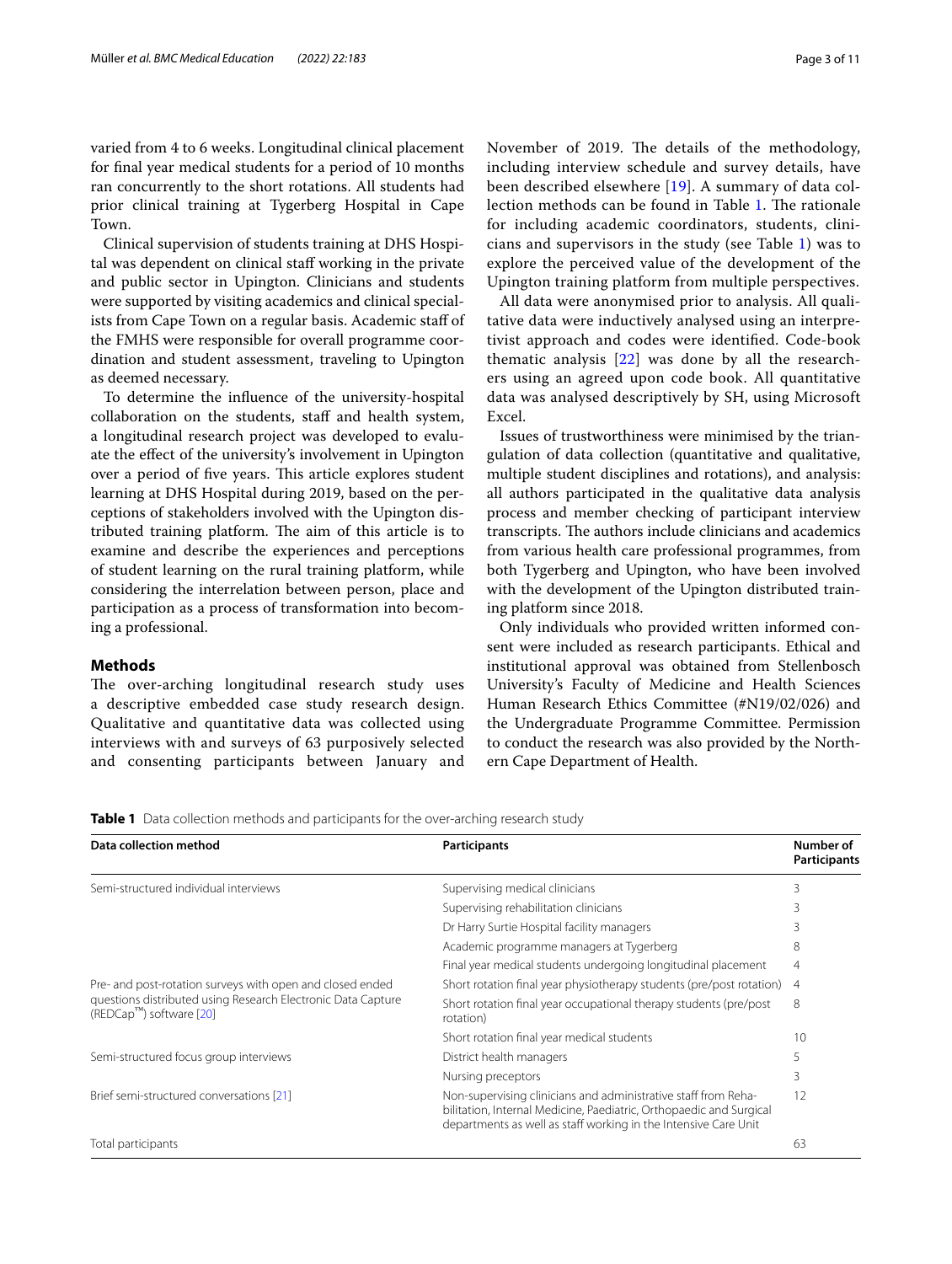#### **Findings**

Four themes which pertain predominantly to students' perceived learning experiences were constructed from the qualitative data and are presented below using direct quotes from the transcripts analysed. Table [2](#page-3-0) provides a key to the abbreviations used to represent the various stakeholder responses. Survey results (quantitative data) that were linked to these four themes are included in the theme description (embedded mixed methods design).

- 1. The authenticity of the learning context
- 2. Participation in a community of practice and social activities
- 3. Supervision and refection
- 4. Distance support.

#### *Theme 1: the authenticity of the learning context*

The nature of the exposure at the site and the influence this had on students' learning was an important contextual factor that all stakeholders considered in their refections prior to placement. Students expressed eagerness to experience new training environments that could afford them the opportunity of "serving a diferent community as well as experiencing diferent community needs, therewith broadening my perspective on holistic healthcare." (MBChB1pre). "I am looking forward to having a general block as well as being in a diferent environment as this will prepare me well for community service and my future as a physiotherapist." (PT2pre).

One hundred percent of the short rotation students who completed the survey after their placement at Upington agreed that the setting provided insight into the cultural and social challenges of local communities. Similarly, clinicians felt that students, "Experienced maybe the true South African circumstances, as far as healthcare goes," (HFM1) due to the nature and reality of an under-resourced hospital setting.

Academic coordinators from the medical programme, based at the University's Tygerberg Campus, expressed concern about the clinical exposure and teaching in a less specialized hospital environment. "I do think the medical students are losing out as they are not exposed to a place like [XX] where they could get exposed to a higher level of medical training." (APM6). "So, part of it was a concern that they were not exposed to a broad spectrum of surgical conditions that they may need to pass their exams and to be good doctors in future." (APM3).

However, even though some students refected on the challenges of working in a hospital that was not academic, the authentic experience of working in a resourceconstrained environment allowed for a process of critical reflection. "And sometimes things happen, you're like... this is the wrong treatment, or we should do more, but you learn to think of it more critically about what you do… You don't just see these consultants that are, wow. You see it gets rough, you see if you don't keep on learning, you're gonna be a dangerous doctor and you've seen that you need to like, challenge yourself." (MS2).

"It can really become a good academic site, because there's a big hospital there's a lot of things if you think all the resources you need are here … I think it can be an amazing place to send students to cause they gonna… You're going to work as an intern [frst year graduate] in the sense of you're gonna be like independent, you're going to think for yourself and learn to reason and all those things, but you're also gonna have someone to check on you and make sure you're on the right track." (MS2).

Having fewer specialised departmental teams seemed to afford students the opportunity of seeing patients from all sectors with varied and multiple pathologies. "I enjoyed having exposure to diferent types of patients and not seeing patients in a block format, e.g. I saw a CVA [cerebrovascular accident] patient and a patient with an olecranon fracture on the same day, where otherwise you would either see patients with only neurological conditions or only orthopaedic conditions in other set-ups." (PT2post).

<span id="page-3-0"></span>**Table 2** Key to abbreviations used for stakeholder responses in the findings

| <b>Participants</b>                                              | <b>Abbreviation</b> |
|------------------------------------------------------------------|---------------------|
| Dr Harry Surtie Hospital facility managers                       | <b>HFM</b>          |
| Academic programme managers at Tygerberg                         | APM                 |
| Medical students undergoing longitudinal placement               | <b>MS</b>           |
| Short rotation physiotherapy students (pre/post rotation)        | PT pre/post         |
| Short rotation occupational therapy students (pre/post rotation) | OT pre/post         |
| Short rotation medical students (pre/post rotation)              | MBChB pre/post      |
| Non-supervising clinicians and staff                             | <b>NSC</b>          |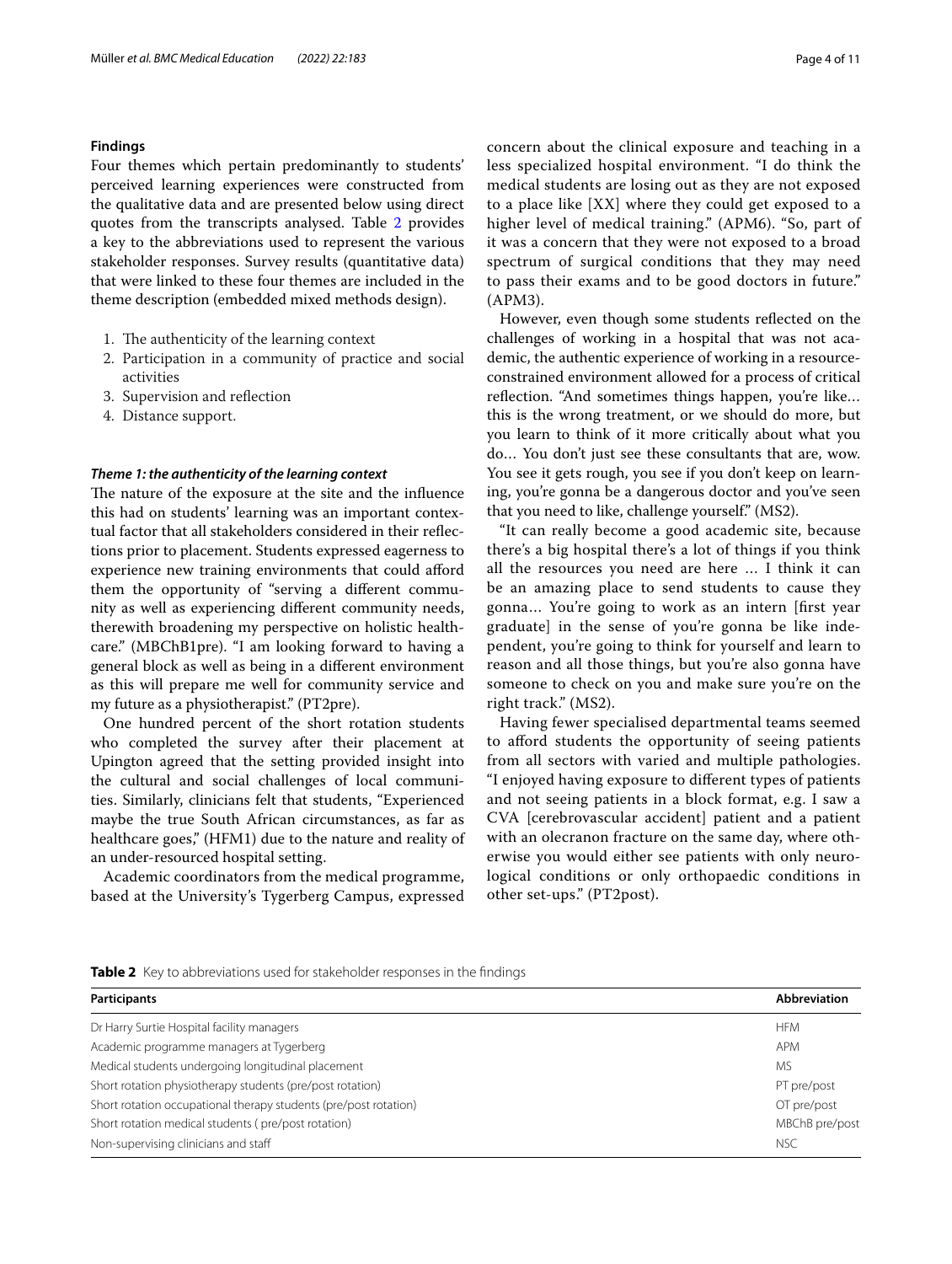Students, particularly those from the rehabilitation sciences, refected on the wide range of clinical exposure they experienced at the site, which they may not have had elsewhere. This exposure was perceived to prepare them to be future healthcare practitioners. "A very wide range of conditions was seen, both in hospital and outpatients. I was allocated to the surgical ward, but also saw patients in the medical and paediatric wards. I also had the chance to assist my clinician with a few paediatric patients in the ICU [intensive care unit]." (PT4post).

"Hands is a domain within OT [occupational therapy] – we were exposed to hands at Dr Harry Surtie where we rarely are in the Western Cape placements. This was great. Also, the paeds [paediatrics] – we rarely see FAS [Foetal Alcohol Syndrome] in our clinical placements in the Western Cape and this was great for us to see the role it plays within a child's development." (OT6post).

Despite these positive experiences, students critically refected on the need for more exposure to primary health care. "The only interaction we had was with one district clinic that we have asked and arrange with our clinicians to attend. I feel the hospital was a bit isolated from the community in a sense. I feel our programme can be broadened to include more district clinics." (PT2post) "We were not allowed to do home visits, which limited our learning experience." (OT1post). Students not only saw the need for more primary health care experience as something that could beneft their future practice, but also as a socially accountable way of improving access to care in a human resource constrained environment. "There is definitely a need for community projects within the district ... The district physio is a comm serve [doing] compulsory community service] with a very high workload leading to her only being able to attend clinics once every three weeks. We as students can defnitely help in this regard by being more hands and helping to see more patients in a shorter period of time." (PT2post). "I think it would in the end, become a thing where the students can help lift like the patient burden, so that patients get better care and get better treated more quick and more efficiently." (MS2).

### *Theme 2: participation in a community of practice and social activities*

Students took a more active role in seeking out clinical learning opportunities that were available at the site. "We were given a schedule and general academic aims for the block, but the majority of the academic learning was by opportunity and in a sense, we were given the responsibility and freedom to seek our own learning opportunities. For example, I do not have a paediatric block this year, so I was able to ask my clinicians to give me more paediatric patients to see in order for me to have that exposure." (PT4post). Thus, the learning opportunities could be individualized to suit the student's perceived needs if they were willing to direct their learning.

Students described the beneft of interprofessional engagement that occurred at the site and how this positively infuenced their learning. "We had three tuts [tutorials] with the medical students on ortho evaluation techniques for the hip, knee and shoulder, and various discussions on referrals, specifc patients, X-rays, etc. in the hospital wards. This was empowering both for us [and] the medical students to understand how we can work better together in a multidisciplinary team in the future." (PT4post).

Eighty-two per cent of the short rotation students who participated in the survey agreed or strongly agreed that 'the clinical exposure in Upington was relevant to what I needed to know' and 100% responded that 'there were opportunities to interact with and learn from other health care students and professionals'. These experiences stood in contrast to the long-term medical students on the platform. "We'd have no interaction with any of the other students so ja that's also kind of feeling excluded most of the time." (MS1).

Being given responsibility was seen to be a key factor in students' development. "I was given co-responsibility with my clinician to help manage our allocated ward and a lot of fexibility in my time management. I was in a position where I could learn how to take more initiative to fnd solutions for the challenges and shortfalls in the system, e.g. referrals from the doctors, work within a multidisciplinary team approach, and learn about the referral pathways and better discharge planning." (PT4post). "I felt I gained clinical skills as well as the confdence to manage a ward, while also managing an outpatient schedule more efectively as a physio [physiotherapist]." (PT2post).

Students responded well to feeling like they were a part of the team. "I personally found great value in being treated more like a colleague than a student by the healthcare team in the hospital for the majority of the time, especially at this point in my studies." (PT4post).

The students perceived that their participation in the community of practice not only facilitated their own learning but also beneftted the health system. "I think the doctors have sort of like gotten used to us being around. They know what we do and all that and now … because now we want like the updated information, updated guidelines. So, then it benefts us, it benefts the doctors, it also benefts the patients because they're getting the newest, best evidence-based medicine." (MS3).

Students placed in Upington for extended periods of time expressed concerns about social isolation. "So socially I don't know what I could suggest but, in the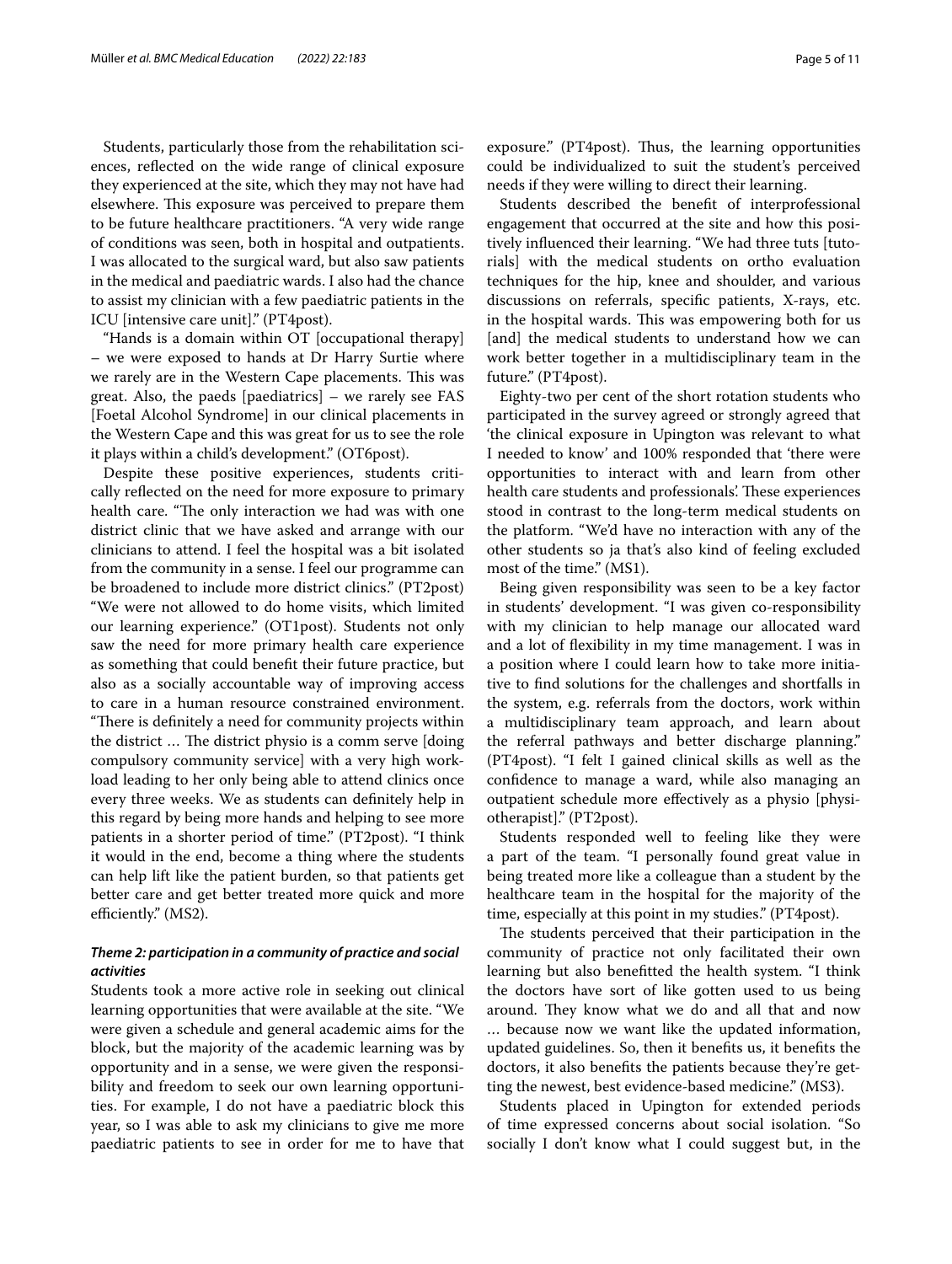beginning, I did feel quite cut off like we're working with students but not really part of something." (MS1).

The experiences of the longitudinal medical students stood in contrast to that of the shorter rotation health science students, 100% of whom noted that the hospital staff included them in their social activities. "Since there are quite a number of the members of the healthcare team that are doing their community service year, as well as fnal-year medical students [short rotation], we were often invited to join them in social activities after work and were welcomed into the community very quickly…. My clinical partner, [XX], joined the rugby club from the frst week, and they invited us to their socials after practice…I was honestly astounded by how we were really welcomed and made part of the community in Upington since day one." (PT4post). An interesting comment from a short rotation medical student noted the value of participation with students from other professions. "If you are outgoing and can fnd something to do with the allieds its nice. Otherwise, you'll be quite lonely." (MBChB2post).

The need for proper social inclusion and support was perceived to be very important to the wellbeing of the students who were placed there for long periods, and recommendations were made by students based in Upington relating to improved social inclusion and engagement from a distance for future students. Inclusivity with their peers, whether virtual or face to face, was perceived to be an important part of coping and wellness.

"My advice [to students] would always be to remain social with the people that they're working with; that they stay in close contact with their peers and their colleagues, because these are the people that are going to feed a lot into them as they grow up outside the hospital environment. It keeps them in touch with their work, but it also keeps them in touch with their general and broader community." (MS4).

#### *Theme 3: supervision and refection*

While students enjoyed greater levels of responsibility and authentic participation as a member of the health care team, adequate academic support was important for their development. More specifcally, one student noted the value of supported refection in her own learning journey, particularly when facing challenging issues. "It defnitely reassured me that we have good support and were able to report and discuss challenges/issues we faced during the block. I felt encouraged to take more initiative in fnding and engaging in learning opportunities. We also discussed our experiences each week, which I personally found to be a good form of clinical refection." (PT4post).

The availability and willingness of clinicians to engage in student training was also a common theme that emerged, participants also mentioned feeling more confdent to apply new learning and show initiative. Ninetyone per cent of the short rotation students agreed with the statement that the site facilitator/s or student supervisors were approachable and enthusiastic. "This is an amazing environment to practice your skills and the staf are more than willing to assist. Don't play it safe [with regards to learning opportunities] you can do that in Tygerberg." (PT3post).

There was consensus among the students regarding the supportive infuence local clinicians had as positive role models on their learning. This was especially true for the short rotation students. "The constructive feedback they gave us made our learning easier. Their passion for their specifc felds made me sure of what feld I would like to specialize in. My positive experience was defnitely because of the support I received from the allied health department." (OT6post).

"In [XX] I saw an example of the type of physio I would like to be or at least aspire to be one day. Many small acts advocating for patients, reading x-rays, following up, small details remembered from patients and many such things really stood out." (PT2post). It was "encouraging to see how she works with and really loves her patients [Speech Therapist]." (MBChB1post).

"I had the opportunity to spend a lot of one-on-one time with my clinician, and she was readily available for questions. This boosted my confidence immensely! By observing and working with her, I gained a deeper insight on how to advocate for my patients and the need for having sound knowledge of the referral pathways and environment outside of hospital." (PT4post).

However, too much responsibility without adequate support had the potential to create negative experiences for students, which may have impacted their learning. The expressed need for more clinical supervision and support was predominant to one group of participants. "You would literally see patients [in the clinic] and have no idea what you're doing but this patient's health is now in your hands … I don't think that's completely fair to the patient but also to us cause its hours we spend thinking we're doing things, but we don't know if we're right and it's, it's scary cause you wanna, you know, do what's best for the patient, you don't always know if that is what you doing, so…" (MS2).

"But I think we need to make sure that the people that are supposed to support us does support us. … it's not my job to keep [them] accountable to teach me. … I know you're responsible for your own learning, but … the people that should be in charge are in charge, and when they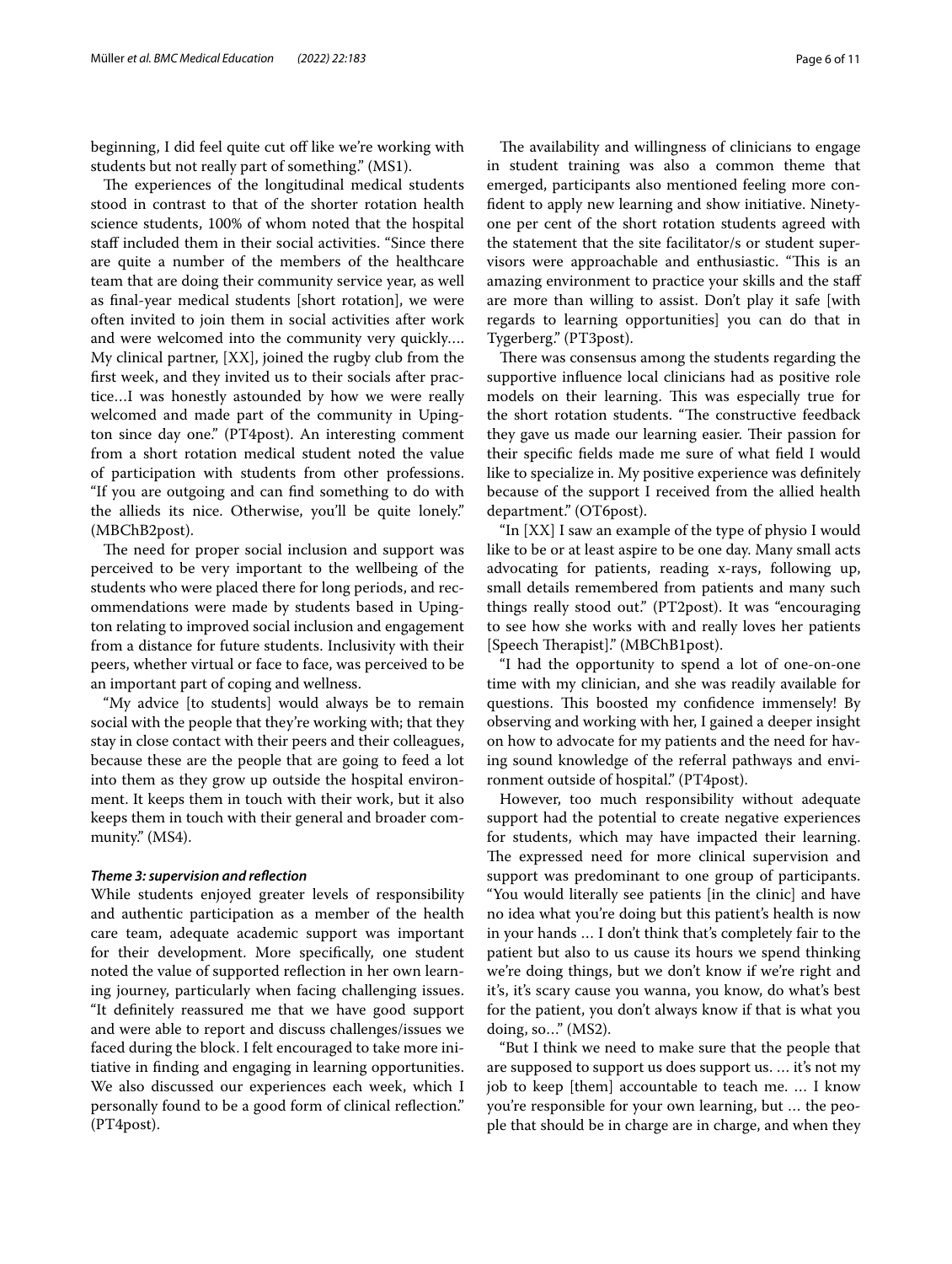have meetings, it's meetings that actually mean something." (MS2).

Concerns about the support available to students were also noted by clinicians not involved with student supervision. "I am sometimes a bit worried that they don't have the best or no supervision or more guidance and I think that leaves them a lot to learn on their own. So, you can see they really work hard on their own, but I sometimes feel they don't get that input that they actually should … as an SI [student intern]…" (NSC7).

"And then many times you fnd that the clinicians are just so overworked that they can't fnd time to spend with the students," (MS3) and it was perceived that there was "less support than [for] students [placed] close to home." (MBChB4post).

#### *Theme 4: distance support*

The challenges of distributed clinical placements in terms of student learning and wellness were obvious, and the support students would need was recognised early on by academic coordinators. "Even though we might send one or two students, it's still students that we need to take responsibility for, and responsibility for probably a large extent teaching and learning but also mental health, also safety. Do they have enough food? And this is where my doubt comes in." (APM1).

The students' experience of participation with their academic departments was varied across departments. In addition to direct on-site support, distance support strategies were helpful to some students "Our lecturer was always available via email or WhatsApp if we required more information etc." (PT2post). "We had a WhatsApp group, which was very efective, as well as weekly Skype calls." (PT4post).

Some students reported a need for greater distance support, which in many cases was discipline dependant: "Like every second month they can just like check in, how are you doing, is everything alright? What do you need? But more from a place of genuine care, I guess. And then engaging us on what the other students are doing across the board. That would be good." (MS4).

"Sometimes we feel we don't have a lot of support from the university." (MS1). "We missed out quite a lot of tuts [tutorials]. … And I think that's unfair because the LIM [longitudinal integrated model] people are told, you'll have tuts with consultants, but then it doesn't happen, and then you self-study all of the work, which is scary." (MS2).

"So, there were those times where I felt overwhelmed by the work and the responsibility and everything's to come. And that's why I said, once again, that social support, that student support is very important, very needed. And even if it's something small. If the University or if the hospital can offer a helping hand when there are students in need, that can really make much of a change in the students." (MS4).

Access to distance support structures using Skype, WhatsApp or Microsoft Teams was crucial to the wellbeing of students on the distributed platform. In some cases, limitations of data availability or information technology negatively afected students' experiences and access to these necessary support structures. "And they still give us 30gigs [gigabytes] between two people to use for the month when we have five Skype tutorials each week, one Skype session which is an hour, takes about one gig" (MS3). Thirty-six per cent of short rotation students disagreed with the statement that 'There was adequate access to information technology'. This was in contrast with the internet accessibility for students at the faculty campus in Tygerberg, where access to data was not limited. "You know which part of the thing that made it so difficult for us is ... the fact that we didn't even have enough data to say, Skype our parents or maybe video, where on campus [Tygerberg] like maybe you would have used some of your internet quota for entertainment, here you can't do that so ja, just getting by that." (MS1).

#### **Discussion**

Students reported a signifcant breadth in their clinical exposure at this training site, encountering a wide variety of clinical conditions, some of which they had not previously encountered. Attributable to the generalist nature of rural practice, this breadth in exposure seems to be a common feature of rural clinical placements [\[4](#page-10-7)]. Encountering a greater variety of clinical conditions within a more generalist environment undoubtedly benefts the learning of students, and it is through this exposure that students develop confdence and competence in clinical management  $[13]$  $[13]$  $[13]$ . The capacity of students to refect on their challenging learning experiences and use this to determine who they want to be as professionals contributes to the notion of a transformative learning experience. Situating clinical education within unfamiliar contexts may more readily facilitate transformative learning, as students are more likely to encounter what Mezirow termed 'the disorienting dilemma' in novel environments to which they are unaccustomed [\[23](#page-10-22)].

It is clear that transformative learning opportunities exist within this clinical training context. There are indications that, although noted as uncomfortable, students reported a transition from being observers to being contributors within clinical environments. Whether this exposure has resulted in an 'integrated and irreversible' way of being for these students still needs to be explored (Van Schalkwyk et al., 2019 pg. 552). However, the emerging advocacy within students' responses to contribute to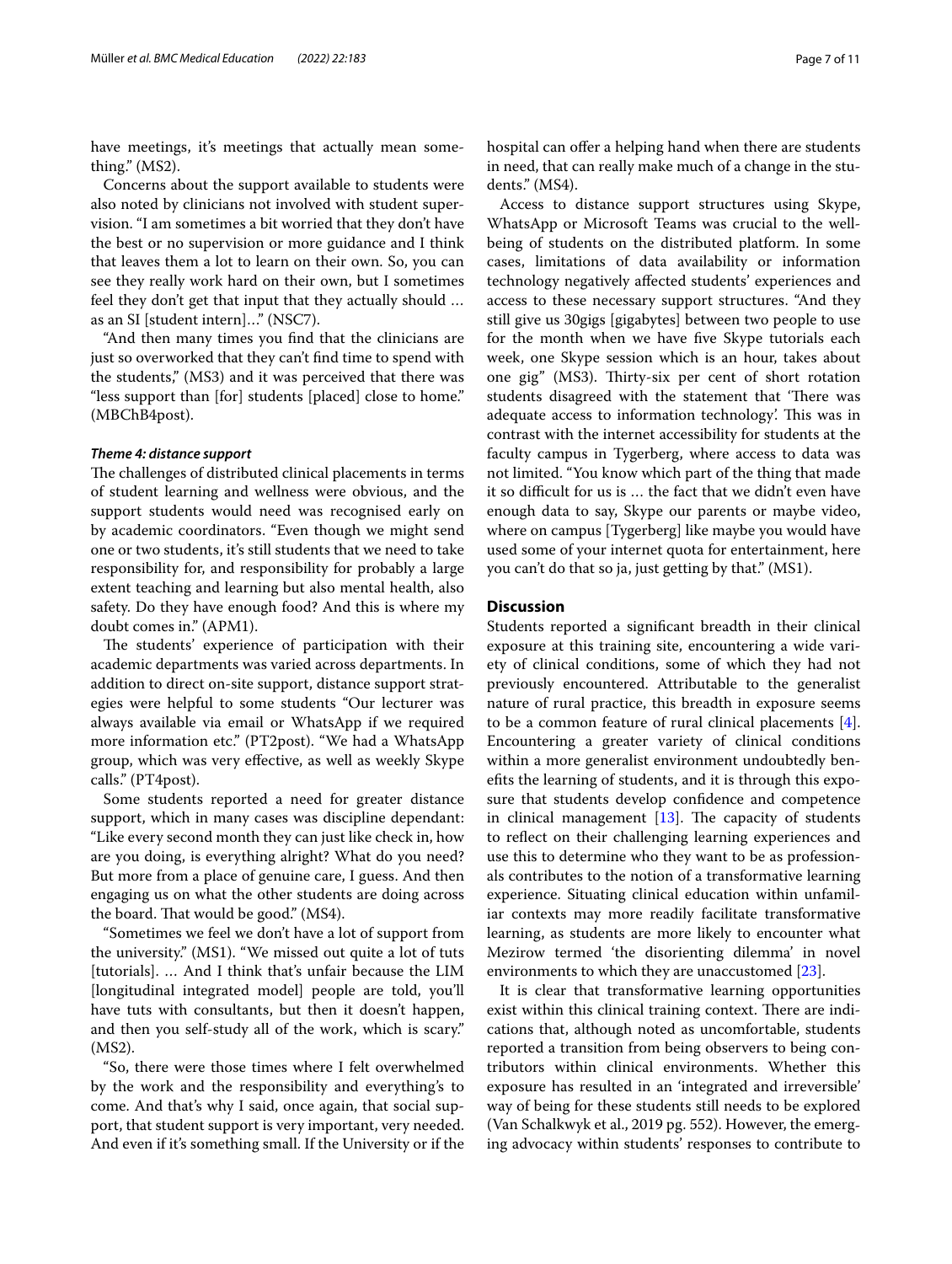an under-resourced health care system demonstrates a new way of thinking and being for students that extends beyond clinical competence towards greater social accountability. In this regard, the wish refected by students to be more community oriented or to expand their clinical learning activities to reach more underserved facilities within the district is most encouraging.

Reid (2011) proposes a number of ways that rural contexts potentially lend themselves to this type of transformation. One of these is that the health systems within rural contexts are more generalized, allowing for easier interaction between disciplines, thus making it easier for students to identify and interact with the system in its entirety [\[24](#page-10-23)]. Some students within this cohort had exposure across the health services platform, including home visits, primary care clinics and the district/regional hospital setting. However, there was an expressed desire from students to become more involved in primary health care. This system-based exposure appears to have translated into a degree of systems thinking for some students and is more likely to result in the requisite transformation that is necessary for contemporary health professionals [\[7](#page-10-4)].

Students described a greater sense of autonomy both in clinical practice and in directing their own learning, a phenomenon commonly reported at other rural clinical sites [[13,](#page-10-12) [25](#page-10-24), [26\]](#page-10-25) and believed to result from a number of factors including greater co-operation between clinicians and students  $[24]$  $[24]$ . The effect being a more 'hands-on' exposure for students and as a result a sense of greater competence in clinical practice [\[27](#page-10-26)]. But while the benefts of meaningful engagement in clinical practice and greater autonomy were clearly articulated by most students, not all students experienced this positively. At least one student observed that greater autonomy without sufficient support is in fact detrimental. Safe and inclusive learning environments more readily foster transformation [[28\]](#page-10-27) and it is plausible that clinical environments with insufficient support may be perceived by the individual in a threatening context and thus hamper active participation and resultant transformation.

#### **Participation for transformation**

While it is the rural context that provides the opportunities for transformation, it is the active participation of students within the community of practice at the site that is likely to translate into a new way of being for these students [\[13](#page-10-12), [29](#page-10-28)]. Enabling participation at distributed sites can be complex. The authors explore opportunities that foster student participation as a means of transformative learning on the rural distributed training platform.

Important themes that were identifed from this data support the notion that rural clinical learning spaces are potentially transformative learning environments. This adds to the extensive body of literature that supports the value of rural, distributed training for undergraduate health science students  $[9, 30]$  $[9, 30]$  $[9, 30]$ . The findings presented here reiterate important dimensions of transformative rural spaces and contribute to the notion of participation in rural contexts and the importance of participation in a community of practice [[13](#page-10-12), [29\]](#page-10-28).

The findings highlight not only the importance of students' participation in the place they are training or in the rural community of practice, but also the need for active participation in supervision and refection and in academic and social support to facilitate transformative learning. This is corroborated by the recent editorial in Medical Education by Badawy et al. (2021) [\[31](#page-10-30)] who emphasize the importance of social networks. The participation of the students in these various activities and practices are depicted in Fig. [1](#page-8-0).

Learning is complex and continuously evolving and requires support and facilitated refection to allow students the opportunity to truly beneft from uncomfortable learning experiences. It is precisely the variability in individual experiences within a context that provides opportunities for transformation through active participation that we believe highlights the personal dimension of transformative learning.

Critical refection is foundational to Mezirow's transformative learning theory and educators can play a signifcant role in facilitating such refection for students [[28\]](#page-10-27). Some students responded positively to distance support, which facilitated critical refection and allowed students to process challenging issues in the clinical context. Considering the resource challenges with competing demands for local clinicians, we propose that this function could be fulflled by academic staf from the training institution, who may support critical reflection remotely. In our experience critical refection can be done using written narratives, refective interviews or case-based discussions utilizing various distance communication and video-conferencing tools. Facilitating critical refection from a distance, as a supplementary strategy at rural distributed sites, appears to be a necessary addition to programmes.

Evident in this data was the notion that the support needs of students extended beyond the academic and into the personal, emphasizing the importance of a holistic understanding of learning. Here too we see that the experience of students varied at an individual level. Students on short rotations appear to have enjoyed a greater sense of belonging and social inclusion than their counterparts placed at this site for the year. At face value this seems surprising, as one might expect that being immersed within a context for a longer period would provide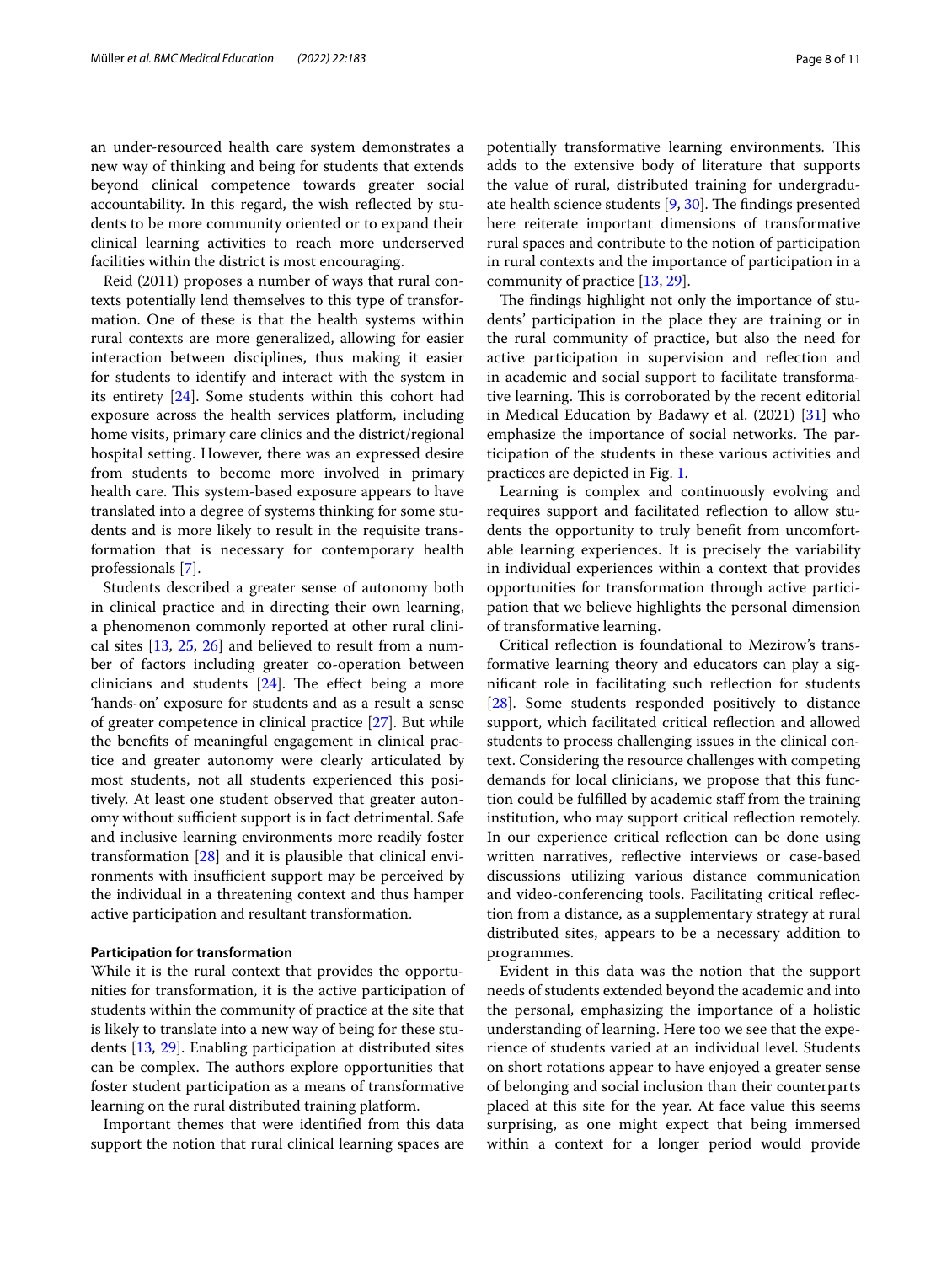

<span id="page-8-0"></span>greater opportunity for social inclusivity. Social isolation is often however, only felt over a longer period, once a person has settled into a new environment and may be experiencing some of the irritability of culture shock. It is not easily noticed in the excitement of a shorter term placement when students may be in the euphoric stage of culture shock [[32,](#page-10-31) [33](#page-10-32)]. Perhaps the experience of social isolation in part refects the variability of students' clinical exposure, both in nature and location, especially as it relates to interprofessional engagement. Interprofessional collaboration between rehabilitation professions, it seemed, was deeply entrenched within the organizational culture at DHS Hospital, which is true of many rural health services [\[34](#page-10-33)].

Students on short rotations in this cohort, experienced greater levels of interprofessional engagement both clinically and socially, because interprofessional clinical learning activities were explicitly scheduled for these students. Engagement within these activities were however self-determined by long-term medical students who did not beneft from the interprofessional socialization. The long-term medical students were allocated to specifc clinical disciplines and may have been expected to work longer hours, which infuenced their opportunities to interact with other students. Additionally, the rehabilitation department which housed the short rotation rehabilitation students is, by geographical construct a

multidisciplinary space, which may have more naturally facilitated greater levels of social inclusivity. It has been proposed that rural environments lend themselves more naturally to cooperative interaction between professions and in so doing, create an enabling learning environment [[24\]](#page-10-23).

Interprofessional socialization is a well-known aspect of improving students' knowledge and collaboration between professions and should be encouraged in all sectors [\[35](#page-10-34)]. Traditional hierarchies in the workplace often contribute to professional groups sticking together. Providing a 'base' for students from all professions to engage with one another and other professions to develop relationships and trust in a collaborative environment, could add value to their social and professional development [[34\]](#page-10-33). From the findings of this study, it appears that interprofessional socialization may be a useful tool to provide opportunities for developing social support structures for students doing longitudinal distributed training.

Coordination related to access, not only to academic material but also social support networks from a remote setting, was crucial to the students' experiences on the distributed training platform. Feelings of isolation and of being negatively afected by missing academic tutorials is a very real experience for students and every efort needs to be made to ensure that students remain connected to their class and their support systems when they are based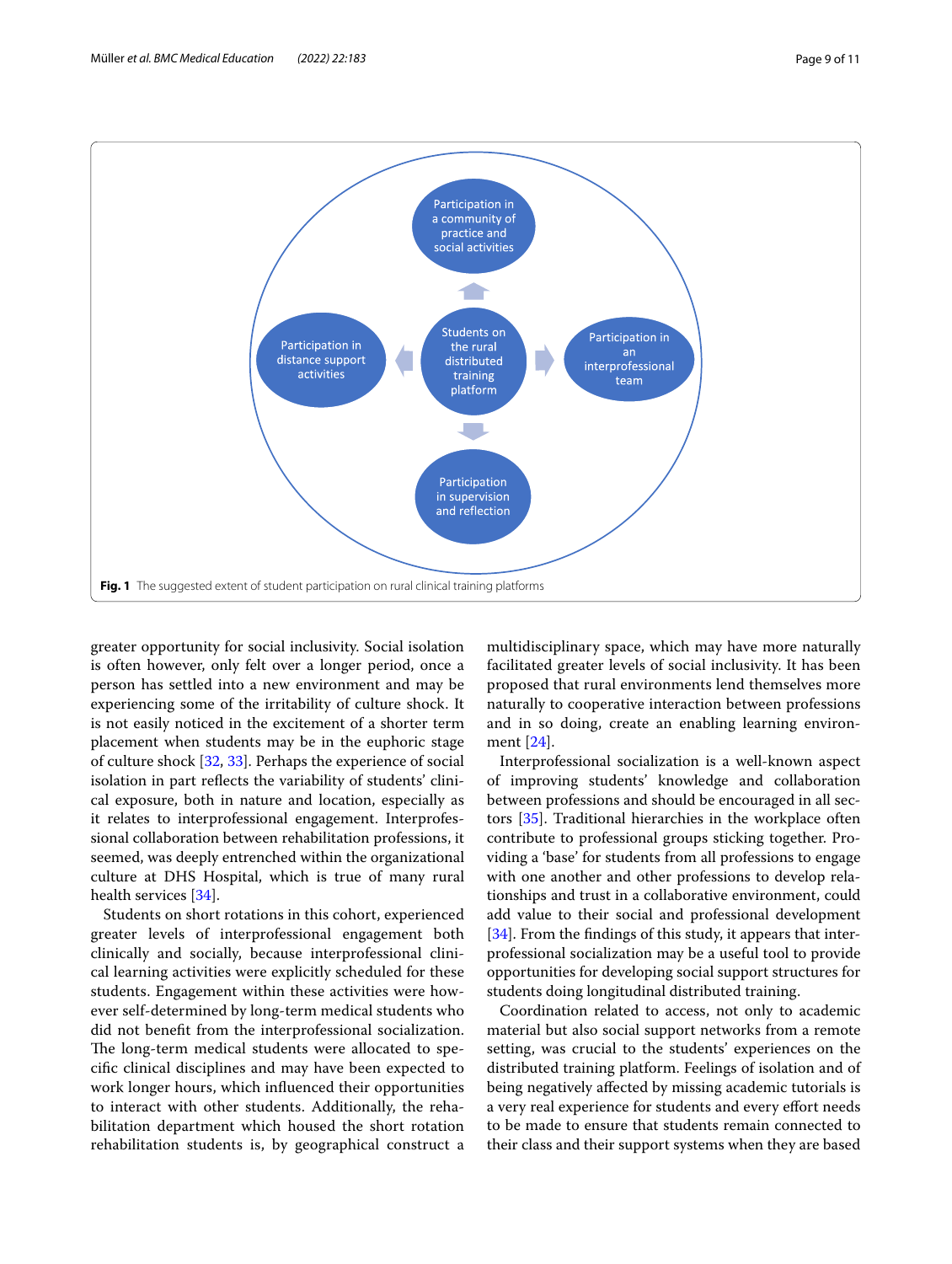so far from their academic home [[31\]](#page-10-30). An understanding of why students who were placed in Upington for the entire year seemed to feel more socially isolated is necessary to better support these students and encourage the development of local support systems.

The findings from this study highlight not only the importance of students' participation in the place where they are training or in the rural community of practice, but also the need for active participation in supervision and refection and in distance academic and social support initiatives to facilitate transformative learning [\[13](#page-10-12), [29\]](#page-10-28). Intentional coordination of opportunities for students to create and sustain relationships with peers on the distributed clinical platform in order to build trust and emotional support networks is imperative [\[36](#page-10-35)]. There is an evident need for planning and preparing future distributed training sites with a focus on academic and social support structures being in place prior to the students' arrival.

#### **Conclusion**

In this paper we strived to explore the experiences and perceptions of student learning on a new distributed rural training platform from the perspective of diferent stakeholders. The three dimensions and interrelationships of person (student, clinical educators and remote academic staf), place (distributed rural placement) and action/participation (supervision; refection and support) are vital building blocks to facilitate transformative learning on the rural platform. The dimension of participation can however be further unpacked to include the four suggested areas of participation as depicted in Fig. [1](#page-8-0). Not only is participation in a rural community of practice necessary, but also within interprofessional teams, in supervision and refection and in distance academic and social support. These interrelationships need to be nurtured in the long term for clinical exposure to be relevant and responsive to the needs of the students, the context and the people they serve.

#### **Abbreviations**

APM: Academic programme managers; DHS: Dr Harry Surtie Hospital; FMHS: Faculty of Medicine and Health Sciences; HFM: Dr Harry Surtie Hospital facility managers; MBChB pre/post: Short rotation medical students; MS: Longitudinal integrated clerkship medical students; NSC: Non-supervising clinicians and staf; OT pre/post: Short rotation Occupational Therapy students (pre/post rotation); PHC: Primary health care; PT pre/post: Short rotation Physiotherapy Students (pre/post rotation); REDCap: Research Electronic Data Capture (™).

#### **Acknowledgements**

The authors would like to acknowledge: Stellenbsosch University Centre for Teaching and Learning for the funding awarded to conduct this research and Dr George Isaacs who was acting CEO of Dr Harry Surtie Hospital in Upington at the time of data collection for accomodating the researchers.

#### **Authors' contributions**

All authors have approved the submitted version of this article and have agreed to be personally accountable and answer any questions related to the accuracy or integrity of this manuscript. JM made substantial contributions to the conception of the over-arching research study design and the acquisition and interpretation of the data; JM drafted the article and coordinated the collaborative work and revisions from co-authors until completion of the fnal article for submission. CR made substantial contributions to the conception of this research and specifcally this article. CR assisted with the theoretical framing of the article and was involved in the interpretation of the data and writing and revising the article. FC contributed to the interpretation of the data; the drafting of the article and subsequent revisons and fnalisation prior to submission. JB contributed to the interpretation of the qualitative data and was involved in the writing and revising of this article. KD assisted with the acquisition and interpretation of the data, drafted the methods section of this paper and substantively revised the article. SH contributed to the analysis and interpretation of the quantitative data and assisted with revising the article. EdP contributed by assisting with the acquisition of data and the interpretation thereof. She assisted with the initial stages of the writing up of the article. EdP's voice plays a critical role in the research as a co-author who is based at the site where the research has taken place. IC made substantial contributions to the conception of the research study and interpretation of the data. IC acted as a critical voice during the process of writing up the article and made substantive revisions.

#### **Authors' information**

The authors of this article are from fve diferent professional backgrounds and fulfl various roles in the health care system and health professions education namely: JM and CR: Academic coordinators; FC: Senior lecturer in Medicine; JB: Occupational Therapy senior lecturer; KD: Master student in Clinical Epidemiology; SH: Physiotherapy associate professor; EdP: Allied health coordinator and Speeach Therapist and Audiologist at Dr Harry Surtie Hospital; IC: Director of Ukwanda Centre for Rural Health.

#### **Funding**

Funding from the Stellenbosch University Fund for Innovation and Research into Teaching and Learning award enabled this research to be conducted. Data collection and transcription was made possible as a result of these funds.

#### **Availability of data and materials**

Interiew schedules and surveys generated during the research process can be found in the following publication: Muller J, Reardon C, Hanekom S, Bester J, Coetzee F, Dube K, et al. Training for Transformation: Opportunities and Challenges for Health Workforce Sustainability in Developing a Remote Clinical Training Platform. Front Public Heal. 2021;9 April:1–14. All data related to analysis for the current study are not publicly available due to reasons of participant confdentiallity, but are available from the corresponding author on reasonable request.

#### **Declarations**

#### **Ethics approval and consent to participate**

Ethical and institutional approval was obtained from Stellenbosch University's Faculty of Medicine and Health Sciences Human Research Ethics Committee (#N19/02/026) and the Undergraduate Programme Committee. Permission to conduct the research was also provided by the Northern Cape Department of Health, South Africa. All methods used during this study were performed in accordance with both institutional and national ethical guidelines which are in line with the Declaration of Helsinki.

Only individuals who provided written informed consent were included as research participants. This consent included the consent to publish the fndings.

#### **Consent for publication**

Not applicable.

#### **Competing interests**

The authors declare that they have no competing interests.